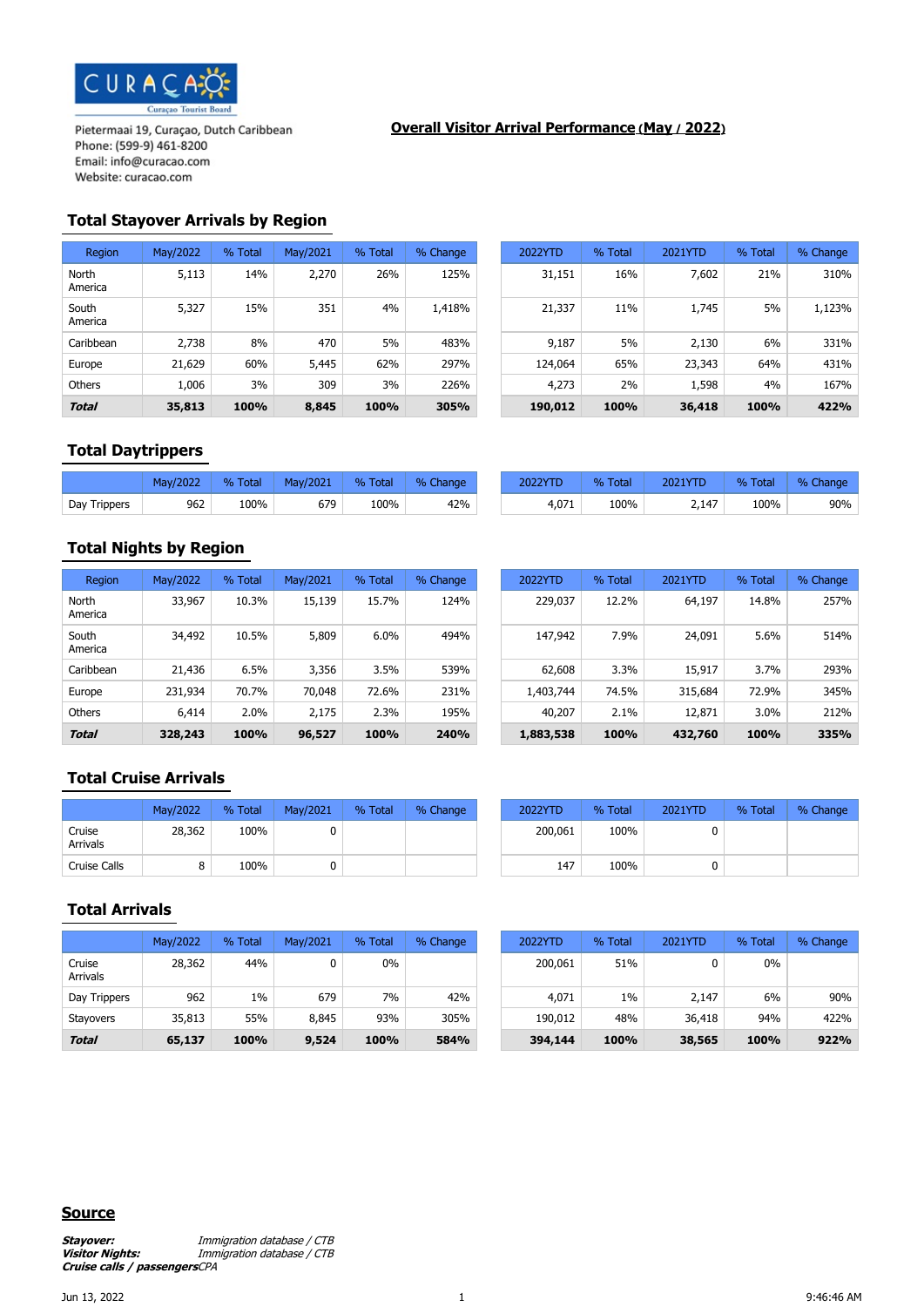

# **Stayover Visitor Arrival (May / 2022)**

|                         | May/2022       | % Total | May/2021     | % Total | % Change  | 2022YTD | % Total | 2021YTD | % Total | % Change |
|-------------------------|----------------|---------|--------------|---------|-----------|---------|---------|---------|---------|----------|
| <b>North America</b>    |                |         |              |         |           |         |         |         |         |          |
| Canada                  | 352            | 1.0%    | 36           | 0.4%    | 878%      | 3,397   | 1.8%    | 243     | 0.7%    | 1,298%   |
| United<br><b>States</b> | 4,761          | 13.3%   | 2,234        | 25.3%   | 113%      | 27,754  | 14.6%   | 7,359   | 20.2%   | 277%     |
| <b>Total</b>            | 5,113          | 14.3%   | 2,270        | 25.7%   | 125.24%   | 31,151  | 16.4%   | 7,602   | 20.9%   | 310%     |
| <b>South America</b>    |                |         |              |         |           |         |         |         |         |          |
| Argentina               | 194            | 0.5%    | 5            | 0.1%    | 3,780%    | 731     | 0.4%    | 55      | 0.2%    | 1,229%   |
| <b>Brazil</b>           | 740            | 2.1%    | 9            | 0.1%    | 8,122%    | 3,499   | 1.8%    | 70      | 0.2%    | 4,899%   |
| Chile                   | 191            | 0.5%    | 0            | 0.0%    |           | 470     | 0.2%    | 18      | 0.0%    | 2,511%   |
| Colombia                | 2,297          | 6.4%    | 209          | 2.4%    | 999%      | 9,920   | 5.2%    | 971     | 2.7%    | 922%     |
| Ecuador                 | 382            | 1.1%    | 18           | 0.2%    | 2,022%    | 1,241   | 0.7%    | 47      | 0.1%    | 2,540%   |
| Panama                  | 89             | 0.2%    | 19           | 0.2%    | 368%      | 438     | 0.2%    | 83      | 0.2%    | 428%     |
| Suriname                | 526            | 1.5%    | 3            | 0.0%    | 17,433%   | 1,853   | 1.0%    | 65      | 0.2%    | 2,751%   |
| Uruguay                 | 157            | 0.4%    | $\mathbf{1}$ | 0.0%    | 15,600%   | 592     | 0.3%    | 6       | 0.0%    | 9,767%   |
| Venezuela               | 103            | 0.3%    | 55           | 0.6%    | 87%       | 354     | 0.2%    | 178     | 0.5%    | 99%      |
| Other                   | 648            | 1.8%    | 32           | 0.4%    | 1,925%    | 2,239   | 1.2%    | 252     | 0.7%    | 788%     |
| <b>Total</b>            | 5,327          | 14.9%   | 351          | 4.0%    | 1,417.66% | 21,337  | 11.2%   | 1,745   | 4.8%    | 1,123%   |
| Caribbean               |                |         |              |         |           |         |         |         |         |          |
| Aruba                   | 929            | 2.6%    | 200          | 2.3%    | 364%      | 3,480   | 1.8%    | 938     | 2.6%    | 271%     |
| Dom. Rep.               | 130            | 0.4%    | 40           | 0.5%    | 225%      | 471     | 0.2%    | 195     | 0.5%    | 142%     |
| Haiti                   | 55             | 0.2%    | 45           | 0.5%    | 22%       | 230     | 0.1%    | 148     | 0.4%    | 55%      |
| Jamaica                 | 402            | 1.1%    | 6            | 0.1%    | 6,600%    | 919     | 0.5%    | 62      | 0.2%    | 1,382%   |
| Trinidad &<br>Tobago    | 360            | 1.0%    | $\mathbf{1}$ | 0.0%    | 35,900%   | 936     | 0.5%    | 15      | $0.0\%$ | 6,140%   |
| Other                   | 862            | 2.4%    | 178          | 2.0%    | 384%      | 3,151   | 1.7%    | 772     | 2.1%    | 308%     |
| <b>Total</b>            | 2,738          | 7.6%    | 470          | 5.3%    | 482.55%   | 9,187   | 4.8%    | 2,130   | 5.8%    | 331%     |
| <b>Europe</b>           |                |         |              |         |           |         |         |         |         |          |
| Austria                 | 58             | 0.2%    | 6            | 0.1%    | 867%      | 290     | 0.2%    | 76      | 0.2%    | 282%     |
| Belgium                 | 659            | 1.8%    | 74           | 0.8%    | 791%      | 4,169   | 2.2%    | 284     | 0.8%    | 1,368%   |
| Denmark                 | $\overline{7}$ | 0.0%    | 12           | 0.1%    | $-42%$    | 247     | 0.1%    | 38      | 0.1%    | 550%     |
| France                  | 113            | 0.3%    | 39           | 0.4%    | 190%      | 808     | 0.4%    | 187     | 0.5%    | 332%     |
| Germany                 | 939            | 2.6%    | 222          | 2.5%    | 323%      | 5,233   | 2.8%    | 2,019   | 5.5%    | 159%     |
| Italy                   | 75             | 0.2%    | 13           | 0.1%    | 477%      | 355     | 0.2%    | 112     | 0.3%    | 217%     |
| Netherlands             | 18,868         | 52.7%   | 4,797        | 54.2%   | 293%      | 107,753 | 56.7%   | 18,935  | 52.0%   | 469%     |
| Spain                   | 79             | 0.2%    | 23           | 0.3%    | 243%      | 408     | 0.2%    | 149     | 0.4%    | 174%     |
| Sweden                  | 22             | 0.1%    | 14           | 0.2%    | 57%       | 194     | 0.1%    | 47      | 0.1%    | 313%     |
| Switzerland             | 203            | 0.6%    | 12           | 0.1%    | 1,592%    | 900     | 0.5%    | 104     | 0.3%    | 765%     |
| United<br>Kingdom       | 267            | 0.7%    | 69           | 0.8%    | 287%      | 1,357   | 0.7%    | 423     | 1.2%    | 221%     |
| Other                   | 339            | 0.9%    | 164          | 1.9%    | 107%      | 2,350   | 1.2%    | 969     | 2.7%    | 143%     |
| <b>Total</b>            | 21,629         | 60.4%   | 5,445        | 61.6%   | 297.23%   | 124,064 | 65.3%   | 23,343  | 64.1%   | 431%     |
| <b>Others</b>           |                |         |              |         |           |         |         |         |         |          |
| Not Stated              | 707            | 2.0%    | 184          | 2.1%    | 284%      | 2,919   | 1.5%    | 973     | 2.7%    | 200%     |
| Other                   | 299            | 0.8%    | 125          | 1.4%    | 139%      | 1,354   | 0.7%    | 625     | 1.7%    | 117%     |
| <b>Total</b>            | 1,006          | 2.8%    | 309          | 3.5%    | 225.57%   | 4,273   | 2.2%    | 1,598   | 4.4%    | 167%     |
| <b>Overall</b>          | 35,813         | 100.0%  | 8,845        | 100.0%  | 305%      | 190,012 | 100.0%  | 36,418  | 100.0%  | 422%     |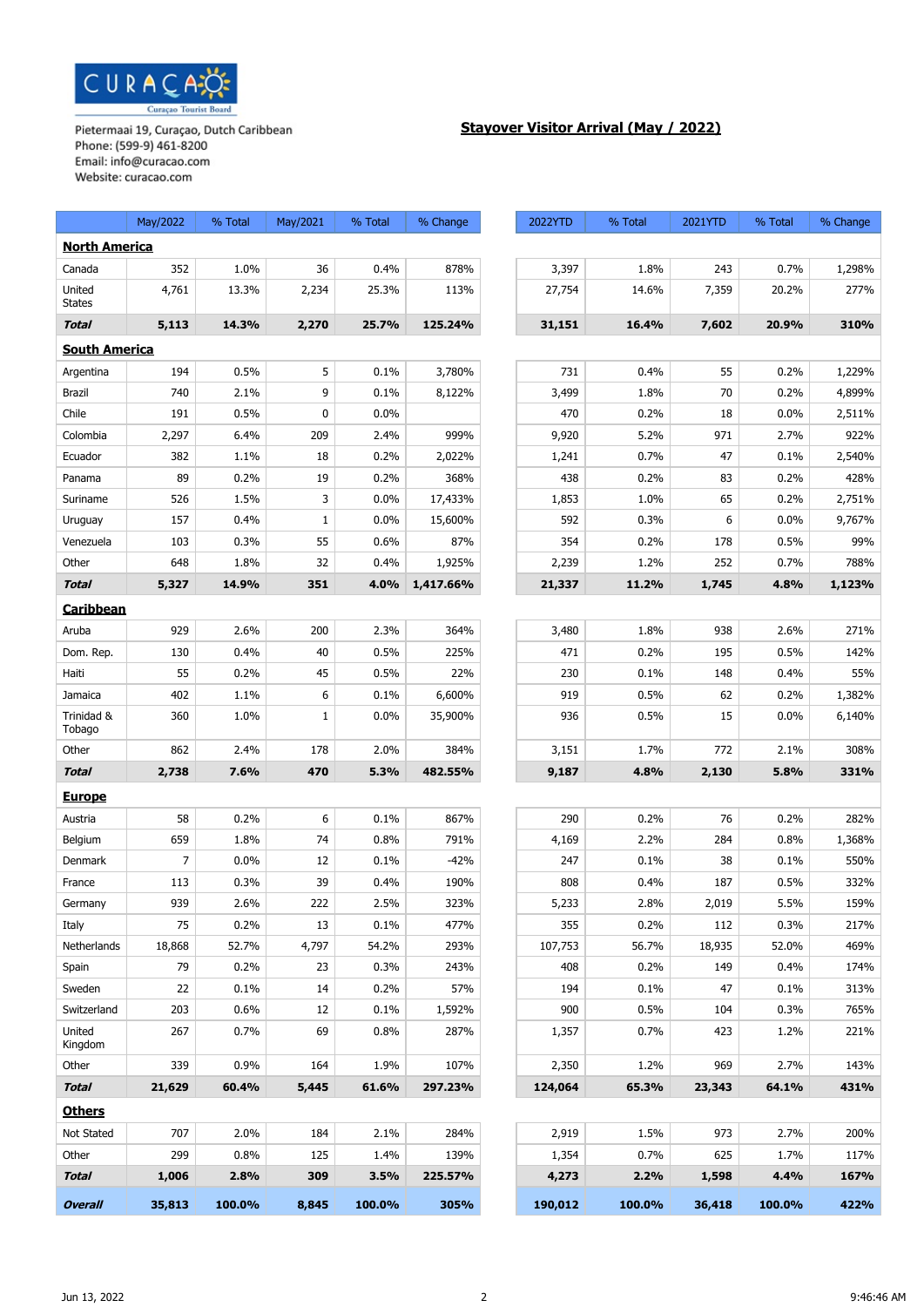

# **Stayover Visitor Nights (May / 2022)**

|                         | May/2022 | % Total | May/2021     | % Total | % Change | 2022YTD   | % Total | 2021YTD | % Total | % Change |
|-------------------------|----------|---------|--------------|---------|----------|-----------|---------|---------|---------|----------|
| <b>North America</b>    |          |         |              |         |          |           |         |         |         |          |
| Canada                  | 3,628    | 1.1%    | 494          | 0.5%    | 634%     | 41,565    | 2.2%    | 5,598   | 1.3%    | 642%     |
| United<br><b>States</b> | 30,339   | 9.2%    | 14,645       | 15.2%   | 107%     | 187,472   | 10.0%   | 58,599  | 13.5%   | 220%     |
| Total                   | 33,967   | 10.3%   | 15,139       | 15.7%   | 124%     | 229,037   | 12.2%   | 64,197  | 14.8%   | 257%     |
| <b>South America</b>    |          |         |              |         |          |           |         |         |         |          |
| Argentina               | 1,568    | 0.5%    | 48           | 0.0%    | 3,167%   | 6,156     | 0.3%    | 917     | 0.2%    | 571%     |
| <b>Brazil</b>           | 5,186    | 1.6%    | 138          | 0.1%    | 3,658%   | 24,001    | 1.3%    | 1,363   | 0.3%    | 1,661%   |
| Chile                   | 1,341    | 0.4%    | 0            | 0.0%    |          | 3,626     | 0.2%    | 308     | 0.1%    | 1,077%   |
| Colombia                | 12,775   | 3.9%    | 3,973        | 4.1%    | 222%     | 63,778    | 3.4%    | 13,672  | 3.2%    | 366%     |
| Ecuador                 | 1,781    | 0.5%    | 235          | 0.2%    | 658%     | 5,908     | 0.3%    | 703     | 0.2%    | 740%     |
| Panama                  | 696      | 0.2%    | 203          | 0.2%    | 243%     | 2,461     | 0.1%    | 1,306   | 0.3%    | 88%      |
| Suriname                | 4,587    | 1.4%    | 27           | 0.0%    | 16,889%  | 16,651    | 0.9%    | 599     | 0.1%    | 2,680%   |
| Uruguay                 | 1,161    | 0.4%    | 2            | 0.0%    | 57,950%  | 4,605     | 0.2%    | 25      | 0.0%    | 18,320%  |
| Venezuela               | 995      | 0.3%    | 933          | 1.0%    | 7%       | 3,637     | 0.2%    | 2,324   | 0.5%    | 56%      |
| Other                   | 4,402    | 1.3%    | 250          | 0.3%    | 1,661%   | 17,119    | 0.9%    | 2,874   | 0.7%    | 496%     |
| <b>Total</b>            | 34,492   | 10.5%   | 5,809        | 6.0%    | 494%     | 147,942   | 7.9%    | 24,091  | 5.6%    | 514%     |
| Caribbean               |          |         |              |         |          |           |         |         |         |          |
| Aruba                   | 3,560    | 1.1%    | 1,342        | 1.4%    | 165%     | 15,971    | 0.8%    | 6,768   | 1.6%    | 136%     |
| Dom. Rep.               | 1,618    | 0.5%    | 408          | 0.4%    | 297%     | 4,642     | 0.2%    | 2,291   | 0.5%    | 103%     |
| Haiti                   | 615      | 0.2%    | 392          | 0.4%    | 57%      | 2,624     | 0.1%    | 1,402   | 0.3%    | 87%      |
| Jamaica                 | 7,967    | 2.4%    | 17           | 0.0%    | 46,765%  | 15,176    | 0.8%    | 788     | 0.2%    | 1,826%   |
| Trinidad &<br>Tobago    | 1,894    | 0.6%    | $\mathbf{1}$ | 0.0%    | 189,300% | 4,840     | 0.3%    | 64      | 0.0%    | 7,462%   |
| Other                   | 5,782    | 1.8%    | 1,196        | 1.2%    | 383%     | 19,355    | 1.0%    | 4,604   | 1.1%    | 320%     |
| <b>Total</b>            | 21,436   | 6.5%    | 3,356        | 3.5%    | 539%     | 62,608    | 3.3%    | 15,917  | 3.7%    | 293%     |
| <u>Europe</u>           |          |         |              |         |          |           |         |         |         |          |
| Austria                 | 641      | 0.2%    | 53           | 0.1%    | 1,109%   | 3,344     | 0.2%    | 1,020   | 0.2%    | 228%     |
| Belgium                 | 6,841    | 2.1%    | 756          | 0.8%    | 805%     | 43,307    | 2.3%    | 3,863   | 0.9%    | 1,021%   |
| Denmark                 | 76       | 0.0%    | 270          | 0.3%    | $-72%$   | 2,919     | 0.2%    | 667     | 0.2%    | 338%     |
| France                  | 1,320    | 0.4%    | 457          | 0.5%    | 189%     | 9,113     | 0.5%    | 2,822   | 0.7%    | 223%     |
| Germany                 | 11,514   | 3.5%    | 3,347        | 3.5%    | 244%     | 71,520    | 3.8%    | 31,408  | 7.3%    | 128%     |
| Italy                   | 771      | 0.2%    | 279          | 0.3%    | 176%     | 4,233     | 0.2%    | 1,907   | 0.4%    | 122%     |
| Netherlands             | 201,732  | 61.5%   | 60,686       | 62.9%   | 232%     | 1,202,331 | 63.8%   | 248,145 | 57.3%   | 385%     |
| Spain                   | 834      | 0.3%    | 321          | 0.3%    | 160%     | 5,040     | 0.3%    | 3,083   | 0.7%    | 63%      |
| Sweden                  | 209      | 0.1%    | 152          | 0.2%    | 38%      | 2,491     | 0.1%    | 487     | 0.1%    | 411%     |
| Switzerland             | 1,860    | 0.6%    | 94           | 0.1%    | 1,879%   | 9,975     | 0.5%    | 1,514   | 0.3%    | 559%     |
| United<br>Kingdom       | 2,719    | 0.8%    | 1,291        | 1.3%    | 111%     | 18,945    | 1.0%    | 8,561   | 2.0%    | 121%     |
| Other                   | 3,417    | 1.0%    | 2,342        | 2.4%    | 46%      | 30,526    | 1.6%    | 12,207  | 2.8%    | 150%     |
| <b>Total</b>            | 231,934  | 70.7%   | 70,048       | 72.6%   | 231%     | 1,403,744 | 74.5%   | 315,684 | 72.9%   | 345%     |
| <b>Others</b>           |          |         |              |         |          |           |         |         |         |          |
| Not Stated              | 3,790    | 1.2%    | 820          | 0.8%    | 362%     | 16,585    | 0.9%    | 6,707   | 1.5%    | 147%     |
| Other                   | 2,624    | 0.8%    | 1,355        | 1.4%    | 94%      | 23,622    | 1.3%    | 6,164   | 1.4%    | 283%     |
| <b>Total</b>            | 6,414    | 2.0%    | 2,175        | 2.3%    | 195%     | 40,207    | 2.1%    | 12,871  | 3.0%    | 212%     |
| <b>Overall</b>          | 328,243  | 100.0%  | 96,527       | 100.0%  | 240%     | 1,883,538 | 100.0%  | 432,760 | 100.0%  | 335%     |